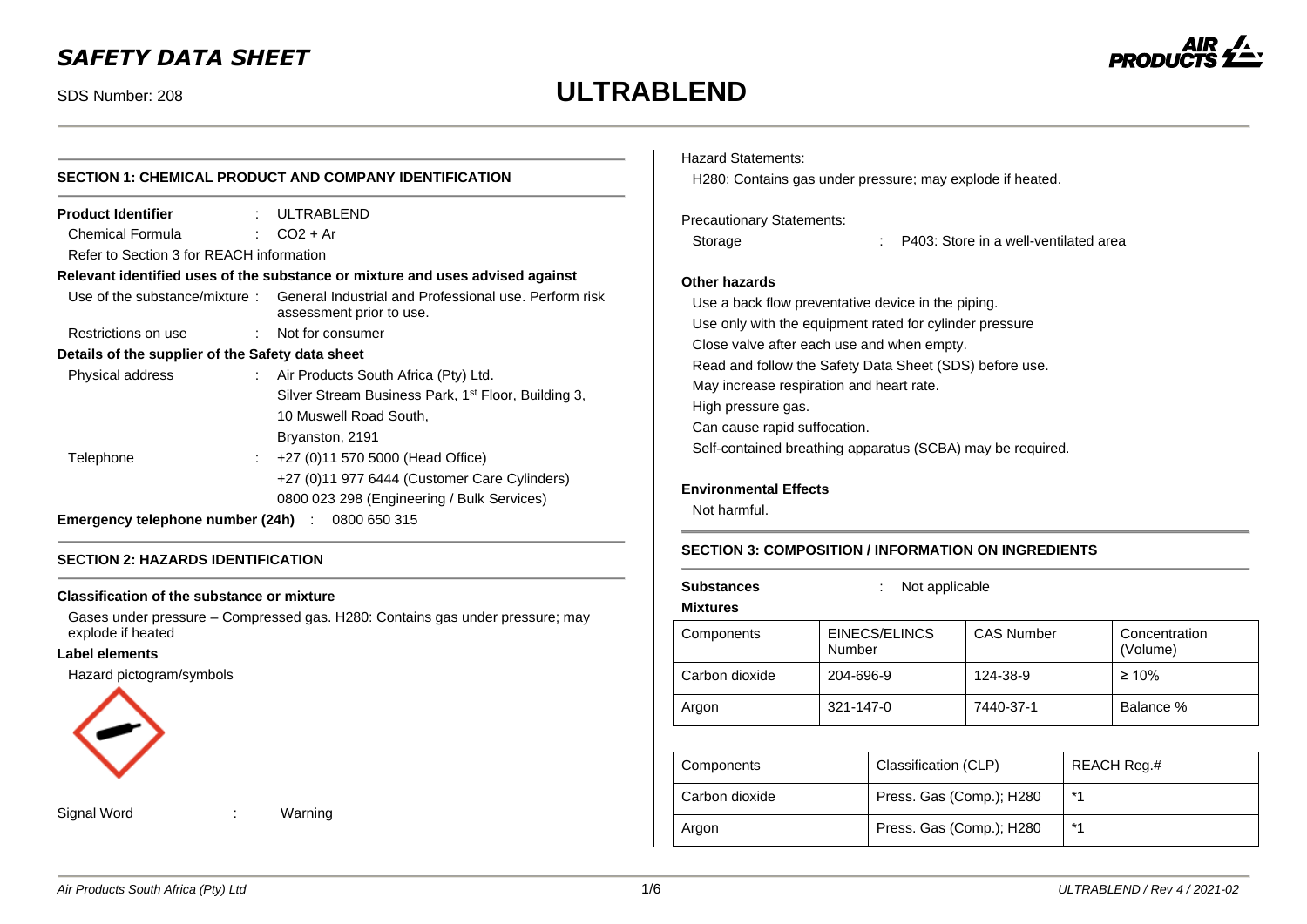SDS Number: 208

- \*1: Listed in Annex IV/V REACH, exempted from registration.
- \*2: Registration not required. Substance manufactured or imported < t/y
- \*3: Registration not required: substance manufactured or imported < 1 t/y for nonintermediate uses

Concentration is nominal. For the exact product composition, please refer to Air Products product specifications.

## **SECTION 4: FIRST AID MEASURES**

#### **Description of first aid measures**

| General advice                                              |                                                                            | Move victim to uncontaminated area wearing self-<br>contained breathing apparatus. Keep victim warm and<br>rested. Call a doctor. Apply artificial respiration if<br>breathing stopped.                                                                                                       |  |  |  |
|-------------------------------------------------------------|----------------------------------------------------------------------------|-----------------------------------------------------------------------------------------------------------------------------------------------------------------------------------------------------------------------------------------------------------------------------------------------|--|--|--|
| Eye contact                                                 |                                                                            | In case of direct contact with eyes, seek medical advice                                                                                                                                                                                                                                      |  |  |  |
| Skin contact                                                |                                                                            | Adverse effects not expected from this product                                                                                                                                                                                                                                                |  |  |  |
| Ingestion                                                   |                                                                            | Ingestion is not considered a potential route of<br>exposure.                                                                                                                                                                                                                                 |  |  |  |
| Inhalation                                                  |                                                                            | Move to fresh air. If breathing has stopped or is<br>laboured, give assisted respirations. Supplemental<br>oxygen may be indicated. If the heart has stopped,<br>trained personnel should begin cardiopulmonary<br>resuscitation immediately. In case of shortness of<br>breath, give oxygen. |  |  |  |
| Most important symptoms and effects, both acute and delayed |                                                                            |                                                                                                                                                                                                                                                                                               |  |  |  |
| Symptoms                                                    |                                                                            | Shivering fit. Sweating. Blurred vision. Headache.<br>Increased pulse rate. Shortness of breath. Rapid<br>respiration. Exposure to oxygen deficient atmosphere<br>may cause the following symptoms: Dizziness.<br>Salivation. Nausea. Vomiting. Loss of<br>mobility/consciousness             |  |  |  |
|                                                             | Indication of any immediate medical attention and special treatment needed |                                                                                                                                                                                                                                                                                               |  |  |  |
| Treatment                                                   |                                                                            | If exposed or concerned: Get medical attention/advice                                                                                                                                                                                                                                         |  |  |  |

#### **SECTION 5: FIRE-FIGHTING MEASURES**

#### **Extinguishing media**

| Suitable extinguishing media: | The product itself does not burn. Use extinguishing |
|-------------------------------|-----------------------------------------------------|
|                               | media appropriate for surrounding fire.             |

Extinguishing media which must not be used for safety reasons : Do not use water jet to extinguish.

#### **Special hazards arising from the substance or mixture**

Upon exposure to intense heat or flame, cylinder will vent rapidly and or rupture violently. Product is non-flammable and does not support combustion. Move away from container and cool with water from a protected position. Keep containers and surroundings cool with water spray.

| <b>Advice for fire-fighters</b> | Wear self-contained breathing apparatus for fire-fighting<br>if necessary. Standard protective clothing and<br>equipment (Self Contained Breathing Apparatus) for<br>fire-fighting. Standard EN 137-Self-contained open<br>circuit compressed air breathing apparatus with full face<br>mask. Standard EN 469-Protective clothing for fire-<br>fighters. Standard EN 659-Protective gloves for fire-<br>fighters |
|---------------------------------|------------------------------------------------------------------------------------------------------------------------------------------------------------------------------------------------------------------------------------------------------------------------------------------------------------------------------------------------------------------------------------------------------------------|
|---------------------------------|------------------------------------------------------------------------------------------------------------------------------------------------------------------------------------------------------------------------------------------------------------------------------------------------------------------------------------------------------------------------------------------------------------------|

#### **SECTION 6: ACCIDENTAL RELEASE MEASURES**

#### **Personal precautions, protective equipment and emergency procedures**

Gas/vapour heavier than air. May accumulate in confined spaces, particularly at or below ground level. Evacuate personnel to safe areas. Wear self-contained breathing apparatus when entering area unless atmosphere is proved to be safe. Monitor oxygen level. Ventilate the area.

| <b>Environmental precautions</b>                      | if safe to do so. | Do not discharge into any place where its accumulation<br>could be dangerous. Prevent further leakage or spillage |
|-------------------------------------------------------|-------------------|-------------------------------------------------------------------------------------------------------------------|
| Methods and materials for containment and cleaning up |                   | Ventilate the area.                                                                                               |

| Additional advice           | If possible, stop flow of product. Increase ventilation to<br>the release area and monitor oxygen level. If leak is<br>from cylinder or cylinder valve, call the Air Products<br>emergency telephone number. If the leak is in the user's<br>system, close the cylinder valve, safely vent the<br>pressure, and purge with an inert gas before attempting<br>repairs. |
|-----------------------------|-----------------------------------------------------------------------------------------------------------------------------------------------------------------------------------------------------------------------------------------------------------------------------------------------------------------------------------------------------------------------|
| Pafaranca to other cactions | For more information refer to Section 8 and 13                                                                                                                                                                                                                                                                                                                        |

**Reference to other sections** : For more information refer to Section 8 and 13.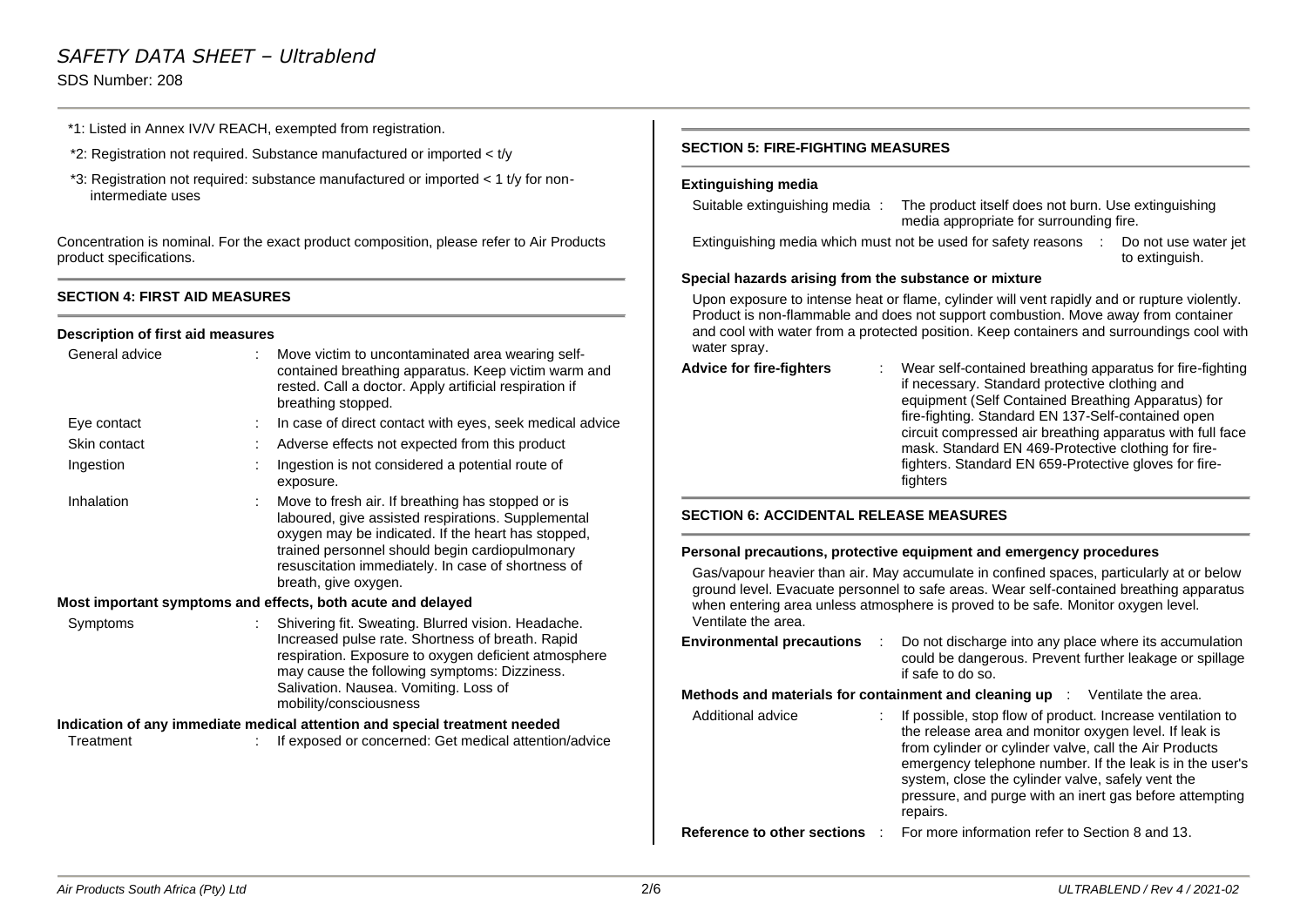#### **SECTION 7: HANDLING AND STORAGE**

#### **Precautions for safe handling**

Cylinders should be stored up right with valve protection guard in place and firmly secured to prevent falling or being knocked over. Use equipment rated for cylinder pressure. Protect cylinders from physical damage; do not drag, roll, slide or drop. Do not allow storage area temperature to exceed 50°C. Only experienced and properly instructed persons should handle compressed gases/cryogenic liquids. Before using the product, determine its identity by reading the label. Know and understand the properties and hazards of the product before use. When doubt exists as to the correct handling procedure for a particular gas, contact the supplier. Do not remove or deface labels provided by the supplier for the identification of the cylinder contents. When moving cylinders, even for short distances, use a cart (trolley, hand truck, etc.) designed to transport cylinders. Do not remove valve guards. Before connecting the container, check the complete gas system for suitability, particularly for pressure rating and materials. Before connecting the container for use, ensure that back feed from the system into the container is prevented. Ensure the complete gas system is compatible for pressure rating and materials of construction. Ensure the complete gas system has been checked for leaks before use. Employ suitable pressure regulating devices on all containers when the gas is being emitted to systems with lower pressure rating than that of the container. Never insert an object (e.g. spanner/wrench, screwdriver, pry bar, etc.) into valve openings. Doing so may damage valve, causing a leak.

Open valve slowly. If user experiences any difficulty operating cylinder valve discontinue use and contact supplier. Close container valve after each use and when empty, even if still connected to equipment. Never attempt to repair or modify container valves or safety relief devices. Damaged valves should be reported immediately to the supplier. Close valve after each use and when empty. Do not subject containers to abnormal mechanical shocks which may cause damage to their valve or safety devices. Never attempt to lift a cylinder by its valve guard. Do not use containers as rollers or supports or for any other purpose than to contain the gas as supplied. Never strike an arc on a compressed gas cylinder or make a cylinder a part of an electrical circuit. Do not smoke while handling product or cylinders. Never re-compress a gas or a gas mixture without first consulting the supplier. Never attempt to transfer gases from one cylinder/container to another. Always use backflow protective device in piping. Never use direct flame or electrical heating devices to raise the pressure of a container. Containers should not be subjected to temperatures above 50°C. Prolonged periods of cold temperature below -30°C should be avoided.

#### **Conditions for safe storage, including any incompatibilities**

Full containers should be stored so that oldest stock is used first. Containers should be stored in a purpose built compound which should be well ventilated, preferably in the open air. Stored containers should be periodically checked for general condition and leakage. Observe all regulations and local requirements regarding storage of containers. Protect containers stored in the open against rusting and extremes of weather. Containers should not be stored in conditions likely to encourage corrosion.

Containers should be stored in the vertical position and properly secured to prevent toppling. The container valves should be tightly closed and where appropriate valve outlets should be capped or plugged. Container valve guards or caps should be in place. Keep containers tightly closed in a cool, well-ventilated place. Store containers in location free from fire risk and away from sources of heat and ignition. Full and empty cylinders should be segregated. Do not allow storage temperature to exceed 50°C. Return empty containers in a timely manner.

#### **Technical measures/Precautions**

Containers should be segregated in the storage area according to the various categories (e.g. flammable, toxic, etc.) and in accordance with local regulations. Keep away from combustible material.

#### **SECTION 8: EXPOSURE CONTROLS AND PERSONAL PROTECTION**

#### **Control parameters**

#### **Exposure limit(s)**

| Carbon dioxide | Time Weighted Average (TWA): EH40<br>WFL      | 5,000 ppm   | $9,150 \text{ mg/m}^3$              |
|----------------|-----------------------------------------------|-------------|-------------------------------------|
| Carbon dioxide | Short Term Exposure Limit (STEL): EH40<br>WFL |             | 15,000 ppm 27,400 mg/m <sup>3</sup> |
| Carbon dioxide | Time Weighted Average (TWA): EU ELV           | $5,000$ ppm | 9,000 mg/m <sup>3</sup>             |

#### **Exposure controls**

#### **Engineering measures**

Provide natural or mechanical ventilation to prevent accumulation above exposure limits. Provide natural or mechanical ventilation to prevent oxygen deficient atmospheres below 19.5% oxygen.

#### **Personal protective equipment**

| Respiratory protection   | Self-contained breathing apparatus (SCBA) or positive<br>pressure airline with mask are to be used in oxygen-<br>deficient atmosphere. Air purifying respirators will not<br>provide protection. Users of breathing apparatus must |
|--------------------------|------------------------------------------------------------------------------------------------------------------------------------------------------------------------------------------------------------------------------------|
|                          | be trained.                                                                                                                                                                                                                        |
| Hand protection          | : Wear sturdy work gloves when handling cylinders.<br>Standard EN 388- Protective gloves against mechanical<br>risk. The breakthrough time of the selected glove(s)<br>must be greater than the intended use period.               |
| Eye/face protection      | : Safety glasses recommended when handling cylinders.<br>Standard EN 166-Personal eye-protection.                                                                                                                                  |
| Skin and body protection | Safety shoes are recommended when handling<br>cylinders. Standard EN ISO 20345- Personal protective<br>equipment-Safety footwear                                                                                                   |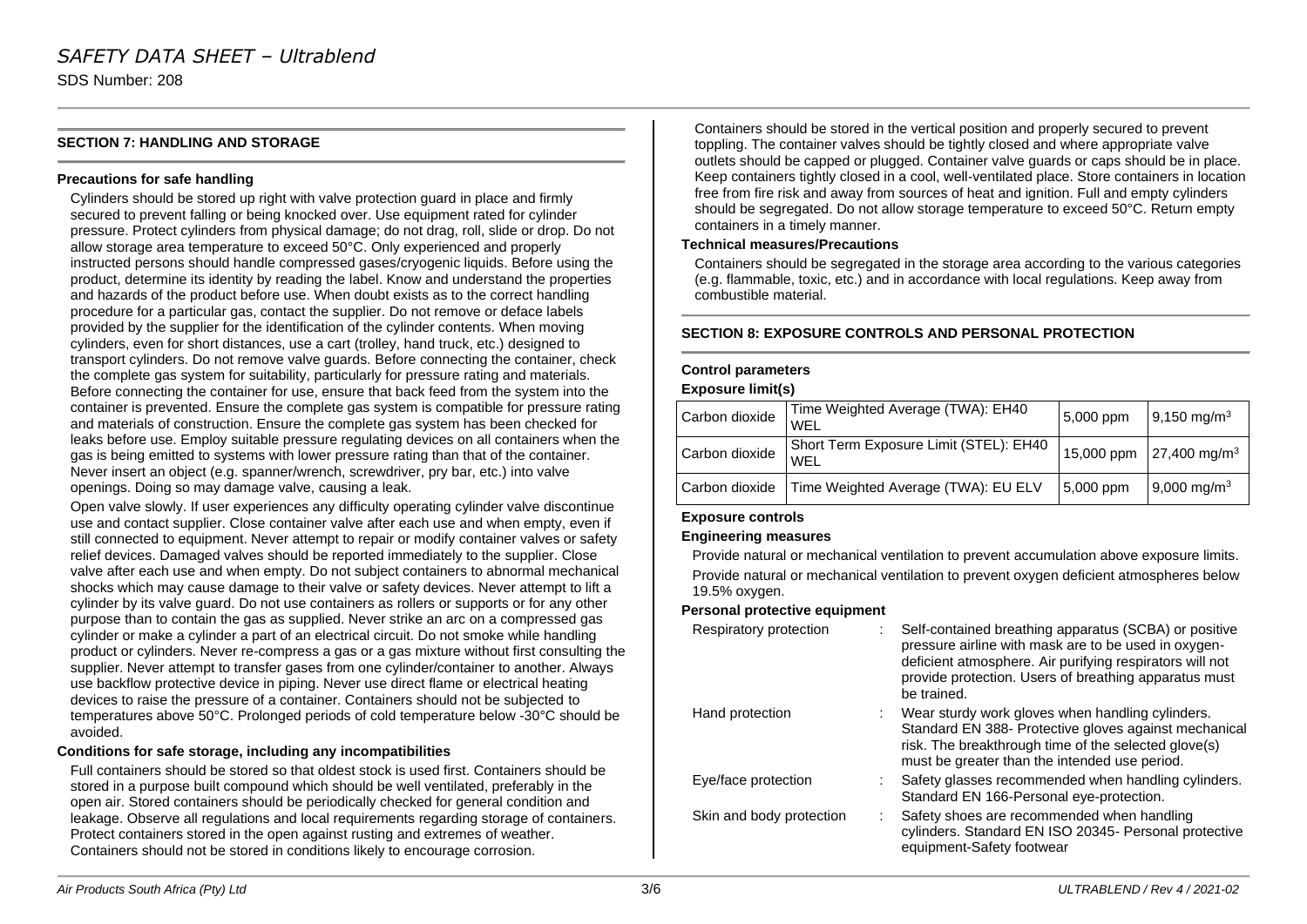# SDS Number: 208

# Special instructions for protection and hygiene : Ensure adequate ventilation,

especially in confined areas.

Remarks : Simple asphyxiant.

# **SECTION 9: PHYSICAL AND CHEMICAL PROPERTIES**

#### **Information on basic physical and chemical properties**

| Form                                       |               | Compressed gas.                                                                     |
|--------------------------------------------|---------------|-------------------------------------------------------------------------------------|
| Colour                                     |               | Colourless gas                                                                      |
| Odour                                      |               | Mixture contains one or more components which have<br>no odour warning properties   |
| Molecular Weight                           |               | 40.17 g/mol                                                                         |
| Relative vapour density                    | ÷             | 1.39 (air = 1) Heavier than air.                                                    |
| Relative density                           |               | Not applicable                                                                      |
| Vapour pressure                            |               | No data available                                                                   |
| Density                                    |               | 0.0017g/cm <sup>3</sup> Note: (as vapour)                                           |
| Specific Volume                            |               | $0.59 \text{ m}^3/\text{kg}$                                                        |
| Melting/freezing point                     | $\mathcal{L}$ | No data available                                                                   |
| Boiling point/range                        |               | : $-120.8 °C$                                                                       |
| Water solubility                           | ÷             | Not known, but considered to have low solubility.                                   |
|                                            |               | Partition coefficient n-octanol/water [log Kow] : Not known                         |
| рH                                         |               | Not applicable                                                                      |
| Viscosity                                  |               | No reliable data available                                                          |
| Particle characteristics                   | ÷             | Not applicable                                                                      |
|                                            |               | Upper and Lower explosion /flammability limits : Non flammable                      |
| Flash point                                | ÷             | Not applicable                                                                      |
| Auto-ignition temperature : Non flammable  |               |                                                                                     |
| Decomposition temperature : Not applicable |               |                                                                                     |
| <b>Other information</b>                   |               |                                                                                     |
| Explosive properties                       | ÷             | Not applicable                                                                      |
| Oxidizing properties                       |               | Not applicable                                                                      |
| Odour threshold                            |               | Odour threshold is subjective and inadequate to warn of<br>overexposure             |
| Evaporation rate                           |               | Not applicable                                                                      |
| Flammability (solid, gas) :                |               | Refer to production classification in Section 2                                     |
|                                            |               | Note: Properties are nominal and may vary due to the composition of the gas mixture |

#### *Air Products South Africa (Pty) Ltd* 4/6 *ULTRABLEND / Rev 4 / 2021-02*

| <b>Reactivity</b>                            | No reactivity hazard other than the effects described in<br>the sub-sections below.                                                                                                                                                                                                                                                                                                                                                                                                                                                                                                                                                                              |
|----------------------------------------------|------------------------------------------------------------------------------------------------------------------------------------------------------------------------------------------------------------------------------------------------------------------------------------------------------------------------------------------------------------------------------------------------------------------------------------------------------------------------------------------------------------------------------------------------------------------------------------------------------------------------------------------------------------------|
| <b>Chemical Stability</b>                    | Stable under normal conditions.                                                                                                                                                                                                                                                                                                                                                                                                                                                                                                                                                                                                                                  |
| Possibility of hazardous reactions           | No data available<br>$\sim$                                                                                                                                                                                                                                                                                                                                                                                                                                                                                                                                                                                                                                      |
| <b>Conditions to avoid</b>                   | None under recommended storage and handling<br>conditions (Section 7)                                                                                                                                                                                                                                                                                                                                                                                                                                                                                                                                                                                            |
| Incompatible materials                       | No data available<br>÷                                                                                                                                                                                                                                                                                                                                                                                                                                                                                                                                                                                                                                           |
| Hazardous decomposition products :           | Under normal conditions of storage and use,<br>hazardous decomposition products should<br>not be produced.                                                                                                                                                                                                                                                                                                                                                                                                                                                                                                                                                       |
| <b>SECTION 11: TOXICOLOGICAL INFORMATION</b> |                                                                                                                                                                                                                                                                                                                                                                                                                                                                                                                                                                                                                                                                  |
| Information on toxicological effects         |                                                                                                                                                                                                                                                                                                                                                                                                                                                                                                                                                                                                                                                                  |
| <b>Likely routes of exposure</b>             |                                                                                                                                                                                                                                                                                                                                                                                                                                                                                                                                                                                                                                                                  |
| Effects on Eye                               | In case of direct contact with eyes, seek medical advice                                                                                                                                                                                                                                                                                                                                                                                                                                                                                                                                                                                                         |
| Effects on Skin                              | Adverse effects not expected from this product                                                                                                                                                                                                                                                                                                                                                                                                                                                                                                                                                                                                                   |
| Inhalation effects                           | Concentrations of 10% CO2 or more can produce<br>unconsciousness or death. Unlike simple asphyxiants,<br>carbon dioxide has the ability to cause death even when<br>normal oxygen levels (20-21%) are maintained. Carbon<br>Dioxide is physiologically active, affecting circulation<br>and breathing. At concentrations between 2 and 10%,<br>carbon dioxide can cause nausea, dizziness, headache,<br>mental confusion, increased blood pressure and<br>respiratory rate. In high concentrations may cause<br>asphyxiation. Asphyxiation may bring about<br>unconsciousness without warning and so rapidly that<br>victim may be unable to protect themselves. |
| Ingestion effects                            | Ingestion is not considered a potential route of exposure                                                                                                                                                                                                                                                                                                                                                                                                                                                                                                                                                                                                        |
| Symptoms                                     | Exposure to oxygen deficient atmosphere may cause<br>the following symptoms: Dizziness. Salivation. Nausea.<br>Vomiting. Loss of mobility/consciousness. Shivering fit.<br>Sweating. Blurred vision. Headache. Increased pulse                                                                                                                                                                                                                                                                                                                                                                                                                                   |

rate. Shortness of breath. Rapid respiration.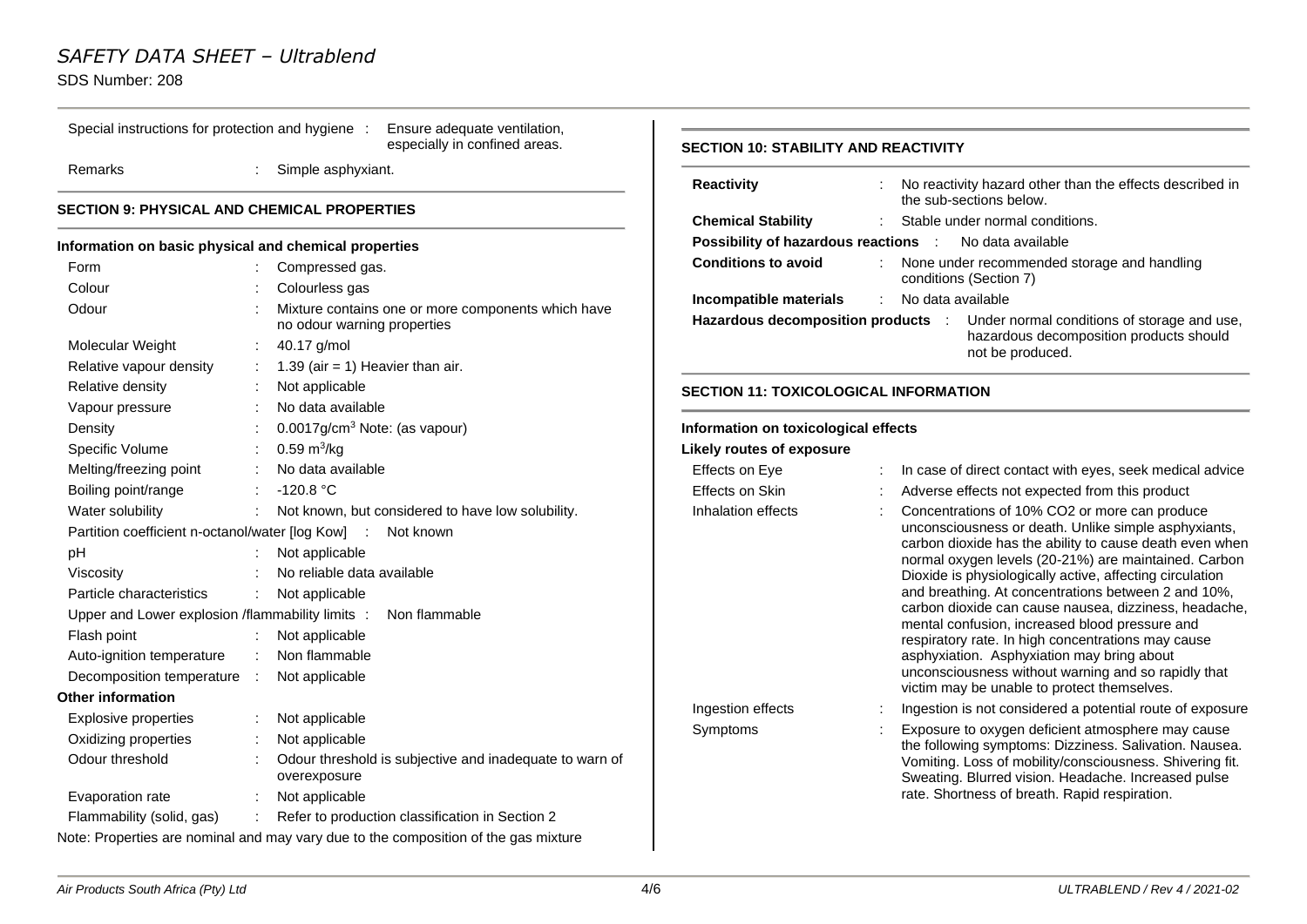## **Acute toxicity**

| Acute oral toxicity                                                                                                                           |                              | No data is available on the product itself                                                                                                                                                                                                                                                                                                                                                                                                               |
|-----------------------------------------------------------------------------------------------------------------------------------------------|------------------------------|----------------------------------------------------------------------------------------------------------------------------------------------------------------------------------------------------------------------------------------------------------------------------------------------------------------------------------------------------------------------------------------------------------------------------------------------------------|
| Acute inhalation toxicity                                                                                                                     | t.                           | Unlike simple asphyxiants, carbon dioxide has the<br>ability to cause death even in normal oxygen levels (20-<br>21%) are maintained. 5% CO2 has been found to act<br>synergistically to increase the toxicity of certain other<br>gases (CO, NO2). CO2 has been shown to enhance the<br>production of carboxy-or met- haemoglobin by these<br>gases possibly due to carbon dioxide's stimulatory<br>effects on the respiratory and circulatory systems. |
| Acute dermal toxicity                                                                                                                         |                              | No data is available on the product itself                                                                                                                                                                                                                                                                                                                                                                                                               |
| Skin corrosion/irritation                                                                                                                     | $\mathbb{R}^n$               | No data available                                                                                                                                                                                                                                                                                                                                                                                                                                        |
| Serious eye damage / irritation : No data available                                                                                           |                              |                                                                                                                                                                                                                                                                                                                                                                                                                                                          |
| Sensitization                                                                                                                                 |                              | : No data available                                                                                                                                                                                                                                                                                                                                                                                                                                      |
| Chronic toxicity or effects from long term exposure                                                                                           |                              |                                                                                                                                                                                                                                                                                                                                                                                                                                                          |
| Carcinogenicity                                                                                                                               | t.                           | No data available                                                                                                                                                                                                                                                                                                                                                                                                                                        |
| Reproductive toxicity                                                                                                                         | $\mathcal{L}_{\mathrm{max}}$ | No data is available on the product itself                                                                                                                                                                                                                                                                                                                                                                                                               |
| Germ cell mutagenicity                                                                                                                        | $\mathcal{L}_{\mathrm{max}}$ | No data is available on the product itself                                                                                                                                                                                                                                                                                                                                                                                                               |
| Specific target organ systemic toxicity (single exposure)<br>Specific target organ systemic toxicity (repeated exposure)<br>Aspiration hazard |                              | No data available<br>No data available<br>÷.<br>No data available                                                                                                                                                                                                                                                                                                                                                                                        |

# **SECTION 12: ECOLOGICAL INFORMATION**

# **Toxicity**

Aquatic toxicity : No data is available on the product itself.

Toxicity to fish-components

| Carbon dioxide                                                                                                                     | LC50(1h): 240mg/l | Species: Rainbow trout<br>(Oncorhynchus mykiss).<br>Species: Rainbow trout<br>(Oncorhynchus mykiss). |  |  |
|------------------------------------------------------------------------------------------------------------------------------------|-------------------|------------------------------------------------------------------------------------------------------|--|--|
| Carbon dioxide                                                                                                                     | LC50(96h): 35mg/l |                                                                                                      |  |  |
| No is data available on the product itself.<br>Toxicity to other organisms :<br>Persistence and degradability<br>No data available |                   |                                                                                                      |  |  |

| <b>Bioaccumulative potential</b> | : Refer to Sections 9 "Partition Coefficient (n-<br>octanol/water)".                 |
|----------------------------------|--------------------------------------------------------------------------------------|
| Mobility in soil                 | Because of its high volatility the product is unlikely to<br>cause ground pollution. |

## **Other adverse effects**

| When discharged in large quantities may contribute to the greenhouse effect. |  |                                                                                 |
|------------------------------------------------------------------------------|--|---------------------------------------------------------------------------------|
| Effect on the ozone layer                                                    |  | No known effects from this product.                                             |
| Ozone Depleting Potential                                                    |  | <b>None</b>                                                                     |
| Effect on global warming                                                     |  | When discharged in large quantities may contribute to<br>the greenhouse effect. |
| Global Warming Potential                                                     |  | $: 1$ (Carbon dioxide)                                                          |

## **SECTION 13: DISPOSAL CONSIDERATIONS**

| Waste treatment methods | Contact supplier if quidance is required. Return unused<br>product in original cylinder to supplier. |
|-------------------------|------------------------------------------------------------------------------------------------------|
| Contaminated packaging  | Return cylinder to supplier.                                                                         |

## **SECTION 14: TRANSPORT INFORMATION**

#### **ADR**

 $\sim$ 

| UN/ID No.               |    | <b>UN1956</b>                                  |
|-------------------------|----|------------------------------------------------|
| Proper shipping name    | t. | COMPRESSED GAS, N.O.S. (Argon, Carbon dioxide) |
| Class or Division       |    | $\overline{2}$                                 |
| <b>Tunnel Code</b>      |    | (E)                                            |
| Label(s)                |    | 2.2                                            |
| ADR/RID Hazard ID no.   |    | 20                                             |
| Marine Pollutant        |    | No                                             |
| IATA                    |    |                                                |
| UN/ID No.               | ÷. | UN1956                                         |
| Proper shipping name    |    | Compressed gas, n.o.s. (Argon, Carbon dioxide) |
| Class or Division       |    | 2.2                                            |
| Label(s)                |    | : 2.2                                          |
| Marine Pollutant        |    | <b>No</b>                                      |
| IMDG                    |    |                                                |
| UN/ID No.               |    | <b>UN1956</b>                                  |
| Proper shipping name    |    | COMPRESSED GAS, N.O.S. (Argon, Carbon dioxide) |
| Class or Division       |    | 2.2                                            |
| Label(s)                |    | 2.2                                            |
| <b>Marine Pollutant</b> |    | <b>No</b>                                      |
| Segregation Group       |    | None                                           |
|                         |    |                                                |